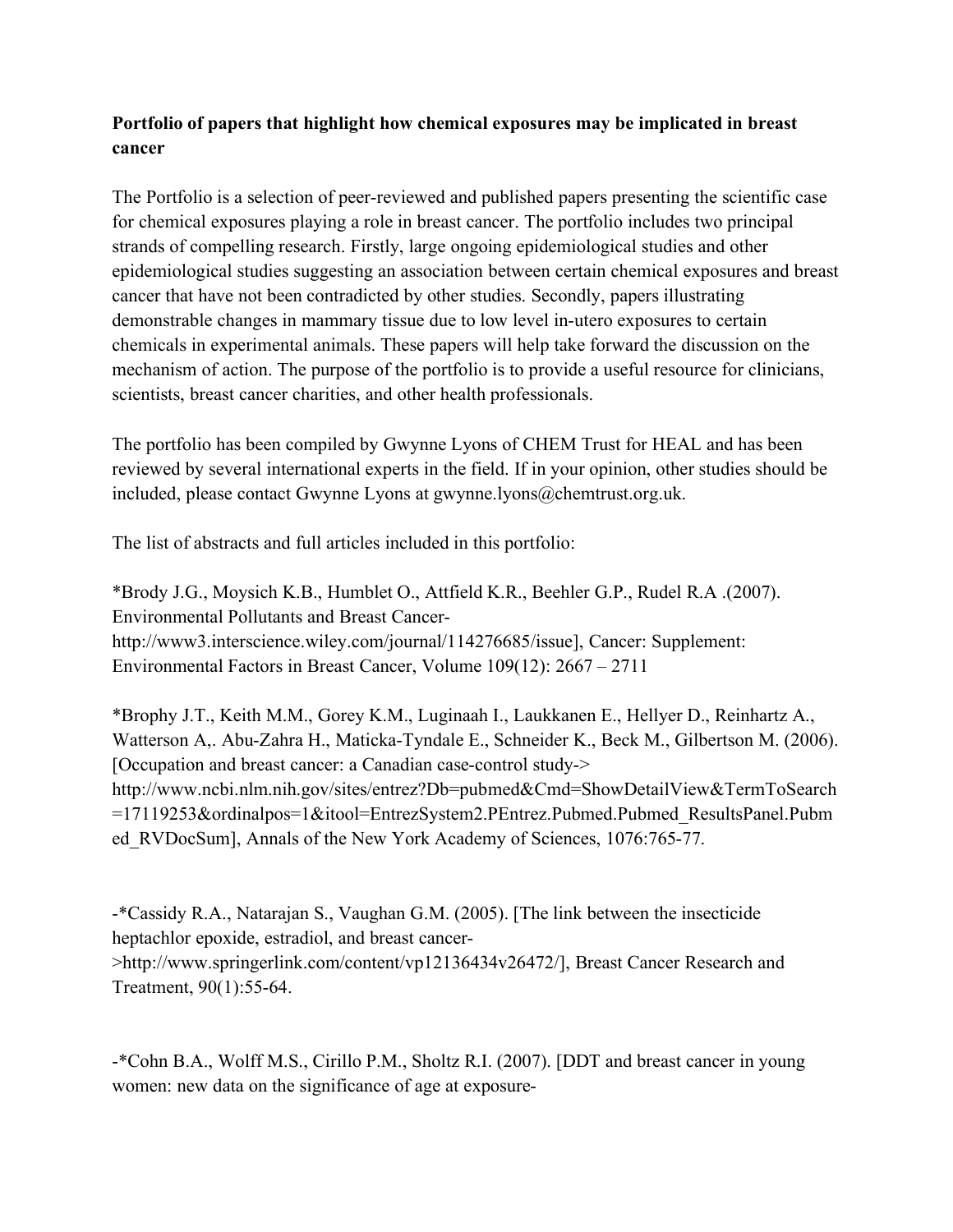>http://www.ehponline.org/members/2007/10260/10260.pdf], Environmental Health Perspectives: Volume 115(10): 1406 - 1414

-\*Darbre P.D. (2006). [Environmental oestrogens, cosmetics and breast cancer- >http://www.sciencedirect.com/science? ob=ArticleURL& udi=B6WBD-4JDTJ3H-B& user=10& coverDate=03%2F31%2F2006& rdoc=10& fmt=summary& orig=browse& sr ch=docinfo(%23toc%236708%232006%23999799998%23618260%23FLA%23display%23Volume)&\_ cdi=6708& sort=d& docanchor=&view=c& ct=12& acct=C000050221& version=1& urlVer sion=0& userid=10&md5=4006f015446d51466c50bdb2ab588ca6], Best Practice & Research Clinical Endocrinology & Metabolism, Volume 20(1): 121 - 143.

-\*Engel L.S., Hill D.A., Hoppin J.A., Lubin J.H., Lynch C.F., Pierce J., Samanic C., Sandler D.P., Blair A., Alavanja M.C. (2005). [Pesticide use and breast cancer risk among farmers' wives in the agricultural health study->http://aje.oxfordjournals.org/cgi/content/full/161/2/121], American Journal of Epidemiology, 161(2): 121 - 135.

-\*Fenton S.E. (2006). [Endocrine-disrupting compounds and mammary gland development: early exposure and later life consequences-

>http://endo.endojournals.org/cgi/content/full/147/6/s18?maxtoshow=&HITS=10&hits=10&RE SULTFORMAT=&author1=Fenton&fulltext=Endocrine+&searchid=1&FIRSTINDEX=0&sorts pec=relevance&volume=147&resourcetype=HWCIT], Endocrinology, 147(6 Suppl): S18 - 24.

-\*Fowler P.A., Gordon K.L., Throw C.A., Cash P., Miller D., Lea R.G., Rhind S.M. (2007). [Dietary sewage sludge exposure disrupts ewe mammogenesis- >http://www.jointukfertility.co.uk/uploads/326/Full%20programme%20- %20APPROVED%20AS%20OF%2027.03.07.pdf], Poster at Fertility conference. Open the link and go to the page number 75 (Poster: P55).

-\*Ibarluzea J.M., Fernández M.F., Santa-Marina L., Olea-Serrano M.F., Rivas A.M., Aurrekoetxea J.J., Expósito J., Lorenzo M., Torné P., Villalobos M., Pedraza V., Sasco A.J., Olea N. (2004). [Breast cancer risk and the combined effect of environmental estrogens- >http://www.springerlink.com/content/n87456r525082853/?p=e01a5ae6722b464fb8913b4f55ef 4bc2&pi=7], Cancer Causes Control, 15(6): 591 - 600.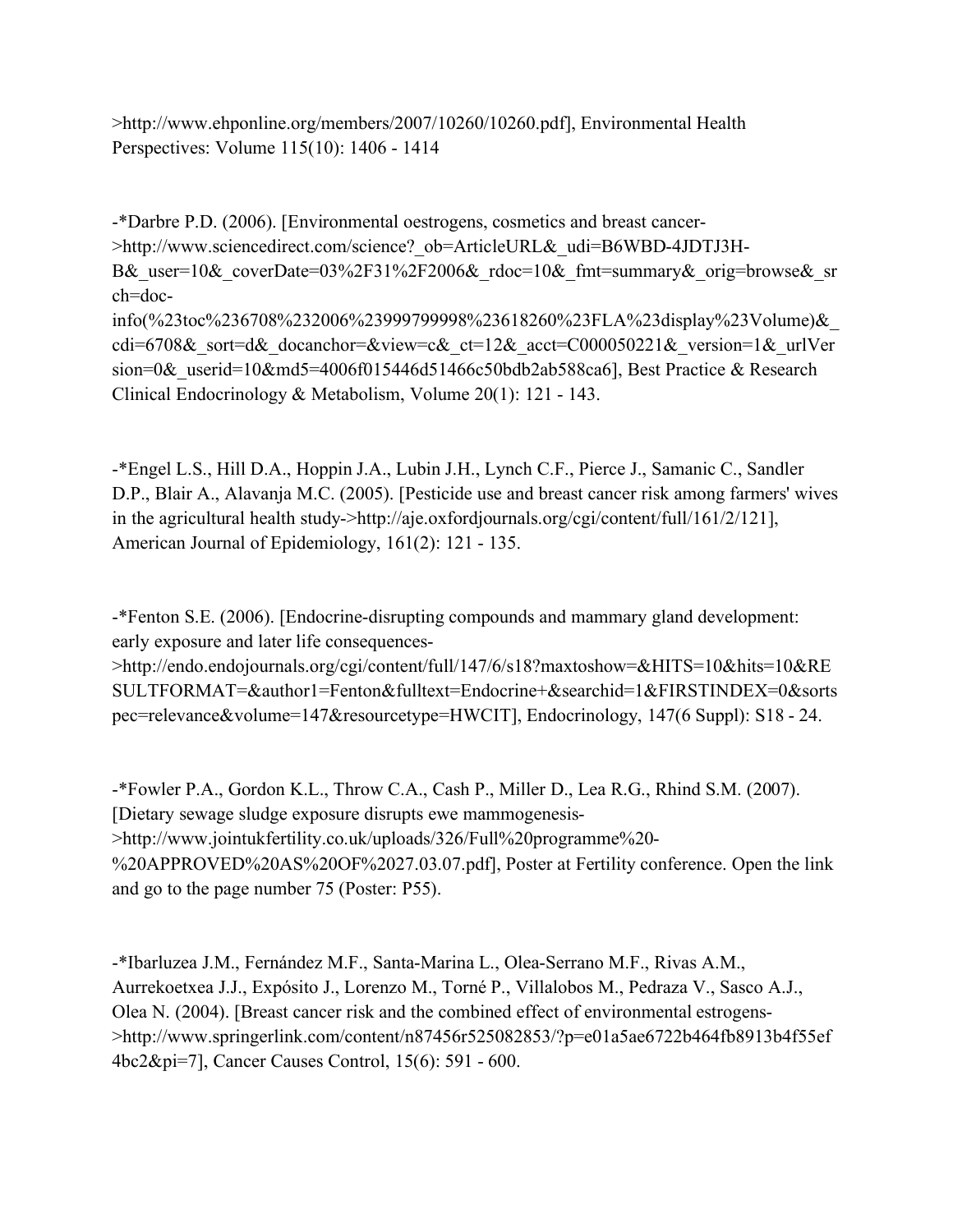-\*Jenkins S., Rowell C., Wang J., Lamartiniere C.A. (2007). [Prenatal TCDD exposure predisposes for mammary cancer in rats- >http://www.sciencedirect.com/science? ob=ArticleURL& udi=B6TC0-4M9RKJH-1& user=10& coverDate=05%2F31%2F2007& rdoc=1& fmt=& orig=search& sort=d&view  $=c&$  acct=C000050221& version=1& urlVersion=0& userid=10&md5=466162289e641cc2dc 70a19c98277db9], Reproductive Toxicology, Volume 23 (3): 391 – 396

-\*Kalantzi O., Hewitt R., Ford K., Alcock R., Thomas G., Morris J., Hewer A., Phillips D.H., Jones K. and Martin F.L. (2004) Inter-individual Differences in the Ablity of Human Milk-Fat Extracts To Enhance the Genotoxic Potential of the Procarcinogen Benzo[a]pyrene in MCF-7 Breast Cells [(Abstract)->http://pubs.acs.org/cgi-

bin/abstract.cgi/esthag/2004/38/i13/abs/es035422y.html], Environmental Science and Technology, Volume 38(13): 3614 - 3622.

-\*Kortenkamp A. (2005). [Breast cancer, oestrogens and environmental pollutants: a reevaluation from a mixture perspective-

>http://www.ncbi.nlm.nih.gov/sites/entrez?Db=pubmed&Cmd=ShowDetailView&TermToSearc h=16466540&ordinalpos=6&itool=EntrezSystem2.PEntrez.Pubmed.Pubmed\_ResultsPanel.Pub med\_RVDocSum], International Journal of Andrology, 29(1):193-8

-\*Million Women Study Collaborators (2003). [Breast cancer and hormone-replacement therapy in the Million Women Study-

>http://www.sciencedirect.com/science? ob=ArticleURL& udi=B6T1B-497P4D3-7&\_user=10&\_coverDate=08%2F09%2F2003&\_alid=603585566&\_rdoc=2&\_fmt=summary&\_ orig=search& cdi=4886& sort=d& docanchor=&view=c& ct=2& acct=C000050221& versio n=1& urlVersion=0& userid=10&md5=32cc642dc40acec72da9b4653a7cd4cf], Lancet. 9; 362(9382): 419 - 427. (Including erratum in: Lancet. 2003 Oct 4; 362(9390): 1160).

-\*Muñoz-de-Toro M., Markey C.M., Wadia P.R., Luque E.H., Rubin B.S., Sonnenschein C., Soto A.M. (2005). [Perinatal exposure to bisphenol-A alters peripubertal mammary gland development in mice-

>http://endo.endojournals.org/cgi/content/full/146/9/4138?maxtoshow=&HITS=10&hits=10&R ESULTFORMAT=&searchid=1&FIRSTINDEX=0&sortspec=relevance&volume=146&firstpag e=4138&resourcetype=HWCIT], Endocrinology, 146(9): 4138 - 4147.